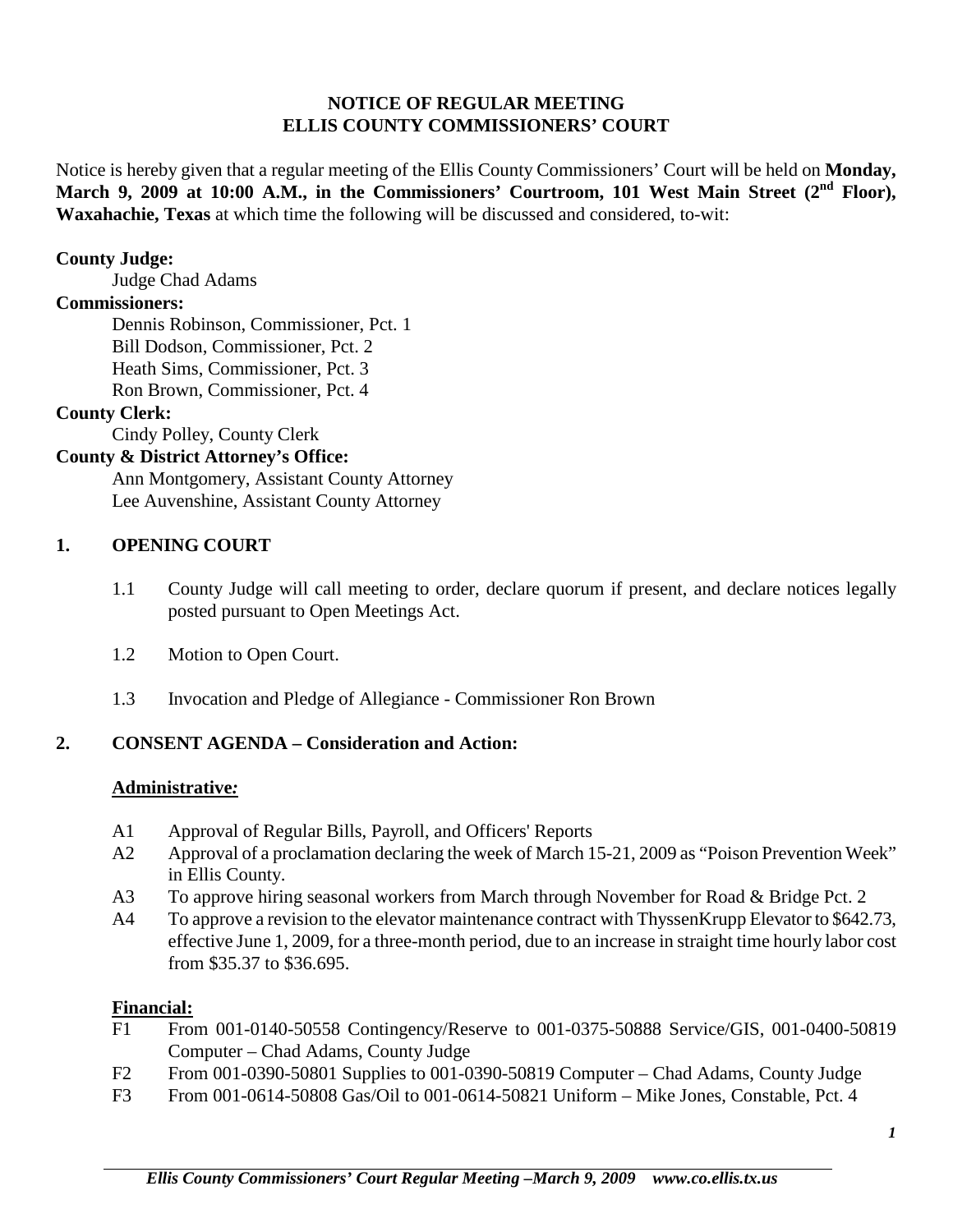| F <sub>4</sub> | Approve refund of overpayment to the following accounts for payment in error (John Bridges): |        |            |
|----------------|----------------------------------------------------------------------------------------------|--------|------------|
|                | <b>Martin Foster</b>                                                                         | 169471 | \$2,977.27 |
|                | Countrywide Tax Refund Unit                                                                  | 205687 | \$3,324.43 |
|                | Countrywide Tax Refund Unit                                                                  | 217061 | \$3,892.16 |
|                | Countrywide Tax Refund Unit                                                                  | 228953 | \$2,832.16 |
|                | <b>JKLS</b> Investments LLC                                                                  | 209270 | \$2,643.28 |
|                | David McSpadden                                                                              | 215829 | \$4,686.26 |
|                | William J. Vargo                                                                             | 218078 | \$4,612.53 |
|                | <b>Chase Home Finance</b>                                                                    | 228980 | \$4,701.70 |
| F <sub>5</sub> | Approve refund of overpayment to the following accounts for payment in error (John Bridges): |        |            |
|                | Greenpoint Mtg.                                                                              | 236412 | \$2,593.79 |
|                | <b>Regions Mortgage</b>                                                                      | 222826 | \$3,337.45 |
|                | Johnny Lee Stanley                                                                           | 166523 | \$2,587.87 |
| F <sub>6</sub> | From 001-0330-40096 State LEO Payment to 001-0010-50820 LOESE – Johnny Brown, Sheriff        |        |            |
|                |                                                                                              |        |            |

F7 From 001-0370-50873 Maintenance, 001-0370-50804 Postage to 001-0370-50806 Official Bond/Dues, 001-0370-50801 Supplies – John Bridges, Tax Office

# **3. ADMINISTRATIVE**

- 3.1 Consideration and action to approve a proclamation declaring the month of March 2009 as Meals on Wheels Awareness Month in Ellis County.
	- Chad Adams, County Judge
- 3.2 Presentation to the court from Judge Chad Adams.
- 3.3 Consideration and action to accept a Proclamation recognizing "World Kidney Day".
	- Ron Brown, Commissioner, Pct. 4
- 3.4 Consideration and action to approve the following appointments Ellis County Emergency Service Districts to fill an unexpired term, effective March 9 through December 31, 2009. The appointees will be eligible to be reappointed to the board for a two year term at that time.

| Ferris ESD#5 | <b>Bruce Moore</b> |
|--------------|--------------------|
| Avalon ESD#8 | Sadie Tellez       |

- Dennis Robinson, Commissioner, Pct. 1
- Bill Dodson, Commissioner, Pct. 2
- 3.5 Consideration and action to approve an Interlocal Agreement between North Central Texas Council of Governments (NCTCOG) and Ellis County for implementation and administration of Local Initiative Projects that Ellis County has applied for funding for through the Texas Commission on Environmental Quality (TCEQ) for the Regional Smoking Vehicle Program initiatives aimed at complying with state and federal air quality rules and regulations.
	- Holly Davis, Special Projects Director
- 3.6 Consideration and action to approve a contract with the Waxahachie Civic Center for the Employee Appreciation Dinner on December 4, 2009.
	- Cindy Polley, County Clerk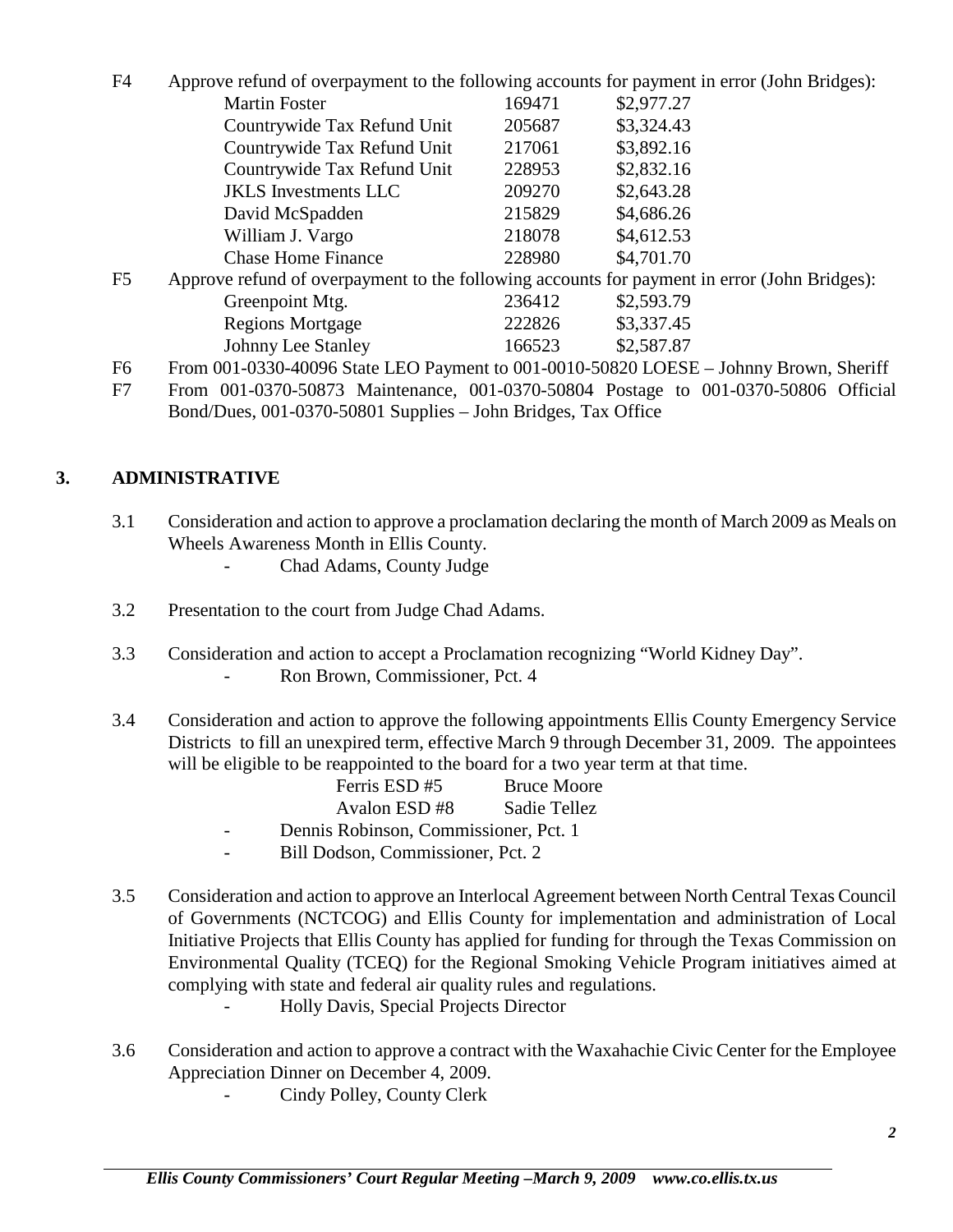- 3.7 Consideration and action to authorize the Ellis County Emergency Management Coordinator to seek and make application for grants that will be used to make necessary; improvements to the county's communications networks.
	- John Patterson, Emergency Management

## **4. PURCHASING**

# **Consideration and action regarding the following presented by Richard Denniston, Purchasing Agent:**

4.1 To award the bid for purchase of ready mixed concrete for the period of 2/27/2009 through 4/31/2009 to Country Concrete, 610 Eagle Drive, Midlothian, TX. The award is based on the lowest and best bid. Bids received were for maximum yard/truck delivery. Bidders were:

| <b>Country Concrete</b> | \$95.75/yd. |
|-------------------------|-------------|
| Liquid Stone            | $$107$ /yd. |
| Southern Star           | $$111$ /yd. |

4.2 To reject the existing open bids from Cleveland Asphalt and Ergon for emulsified asphalt and rebid, allowing primary and secondary contract to be placed.

## **5. RECESS TO CONVENE TO EXECUTIVE SESSION**

## **6. EXECUTIVE SESSION**

"The Commissioners' Court of Ellis County reserves the right to adjourn into **Executive Session** at any time during the course of this meeting to discuss any of the matters listed in this agenda, in the order deemed appropriate, as authorized by Texas Government Code §551.071**,** or to seek the advice of its attorney and/or other attorneys representing Ellis County on any matter in which the duty of the attorney to the - Commissioners' Court under the Texas Disciplinary Rules of Professional Conduct of the State Bar of Texas clearly conflicts with Texas Government Code Chapter 551 or as otherwise may be permitted under §551.071."

- 6.1 Pursuant to Section 551.072 of the Government Code, consultation with counsel regarding the possible sale or lease of real property "if deliberation in an open meeting would have a detrimental effect on the position of the governmental body in negotiations with a third person".
- 6.2 "Pursuant to Section 551.071 of the Texas Government Code, consultation with legal counsel regarding Cause No. 66466; *Julia P. Diaz, et. al. vs. Ellis County, Texas*, currently pending in the  $40<sup>th</sup>$  Judicial District Court."

# **7. ADJOURNMENT OF EXECUTIVE SESSION**

## **8. ADJOURNMENT**

Signed this the 5th day of March, 2009.

\_\_\_\_\_\_\_\_\_\_\_\_\_\_\_\_\_\_\_\_\_\_\_\_\_\_\_\_\_\_\_\_\_\_\_

Chad Adams Ellis County Judge